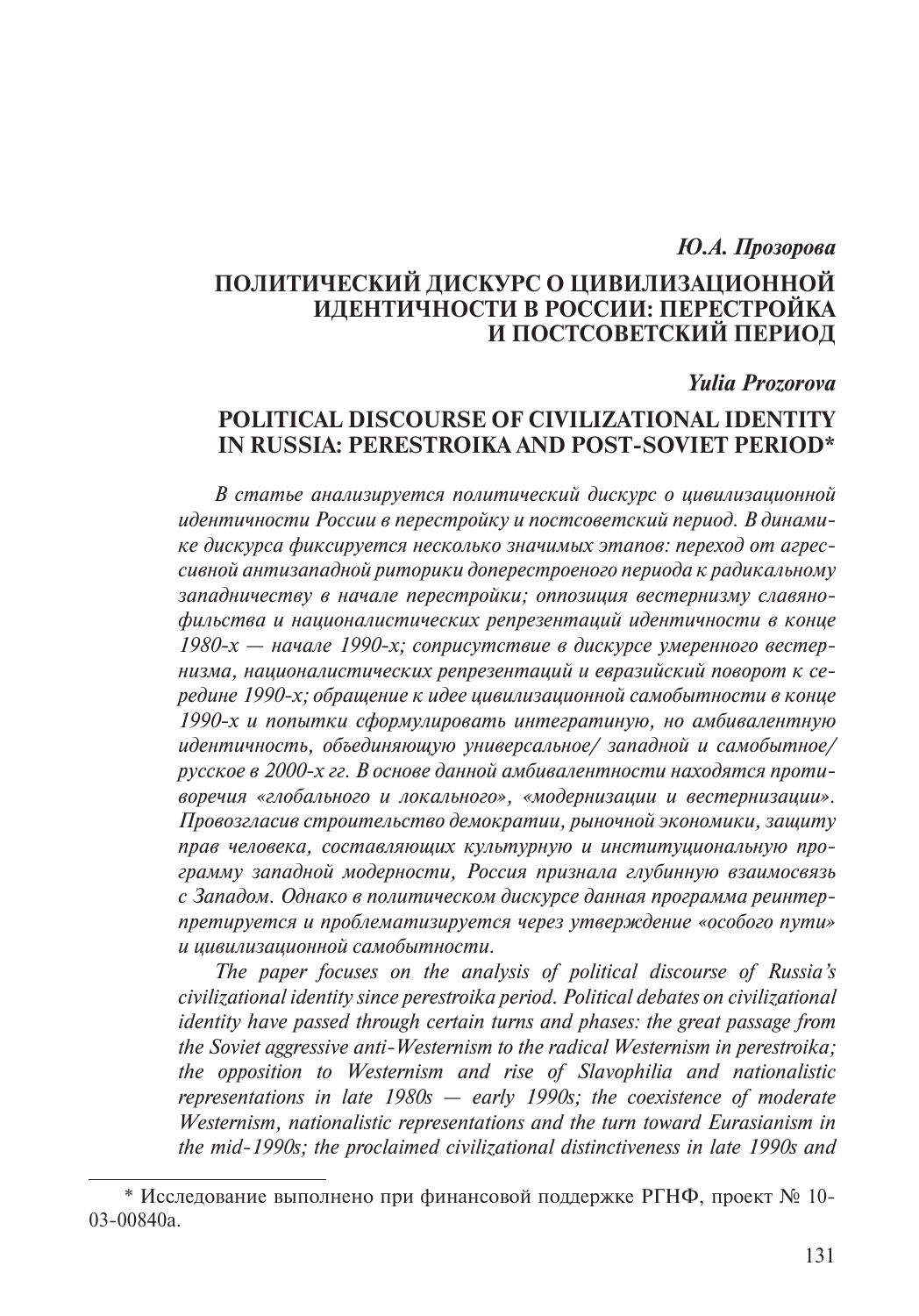*the attempts to construct an integral though ambivalent identity which synthesizes the universal / Western with the original/ Russian in 2000s. At the core of this ambivalence one finds the contradiction of "Westernization and modernization" and of "global and local". By building market economy, democracy and supporting human rights, which constitute the basic cultural and institutional programme of the Western modernity, Russia has acknowledged the deep-rooted connection with the West. However, this programme, though having been accepted, is constantly problematized and reinterpreted in the discourse by appeals to Russia's "special path" and civilizational "uniqueness".*

*Ключевые слова: политический дискурс, цивилизация, цивилизационная идентичность, цивилизационный анализ, западничество, славянофильство, евразийство, перестройка, модерность, постсоветский период. Keywords: political discourse, civilization, civilizational identity, civilizational analysis, Westernism, Slavophilia, Eurasianism, perestroika, modernity, post-Soviet time.*

## **Introduction**

With the renaissance of civilizational analysis in the last decades, studies of civilizational identity were also revitalized. Recently, particular attention was devoted to the "post-essentialist" research of discourses of civilization and civilization identity that was termed as "the discursive turn in civilizational analysis" (Alker 2007). The article focuses on the study of perestroika's and post-Soviet political debates on Russia's civilizational identity. Its primary intention is to overview the political discourse of civilizational identity, i.e. to indicate the main representations and stages of the discourse correlated with the political process. The constructivist approach, which considers identities as a result of social interactions and underlines the importance of sociocultural context and historical conditions in the actualization of identification categories, is more relevant to the current study. Identity is understood "not as a *thing*  but a *process*, it is not fixed, but is constantly negotiated and renegotiated" (emphasis — Mole 2007: 10). Therefore, it is preferable to consider the 'identification' which lacks the reifying connotations of "identity" and implies agents that do the identifying (Brubaker, Cooper 2000: 14). Discourse is viewed as a medium through which the social reality is comprehended, interpreted and constructed. Thus, identities are "constructed within, not outside the discourse", "produced in specific historical and institutional sites within specific discursive formations and practices" (Hall 1996: 4). According to the post-essentialist perspective, civilizations are better interpreted as ongoing *processes*, through which boundaries are continually produced and reproduced (emphasis — Hall, Jackson 2007: 4). Although this radical anti-essentialist approach in understanding of civilization and civilizational identity can be regarded as questionable and not well-founded, the very focus on the discourse and its role seems reasonable. Discourses of civilizational identity are inevitably involved in the construction of civilizational boundaries.

The concept of "civilization" exists in political discourse as a category of practice loaded with two different meanings which provoke contrasting connotations. The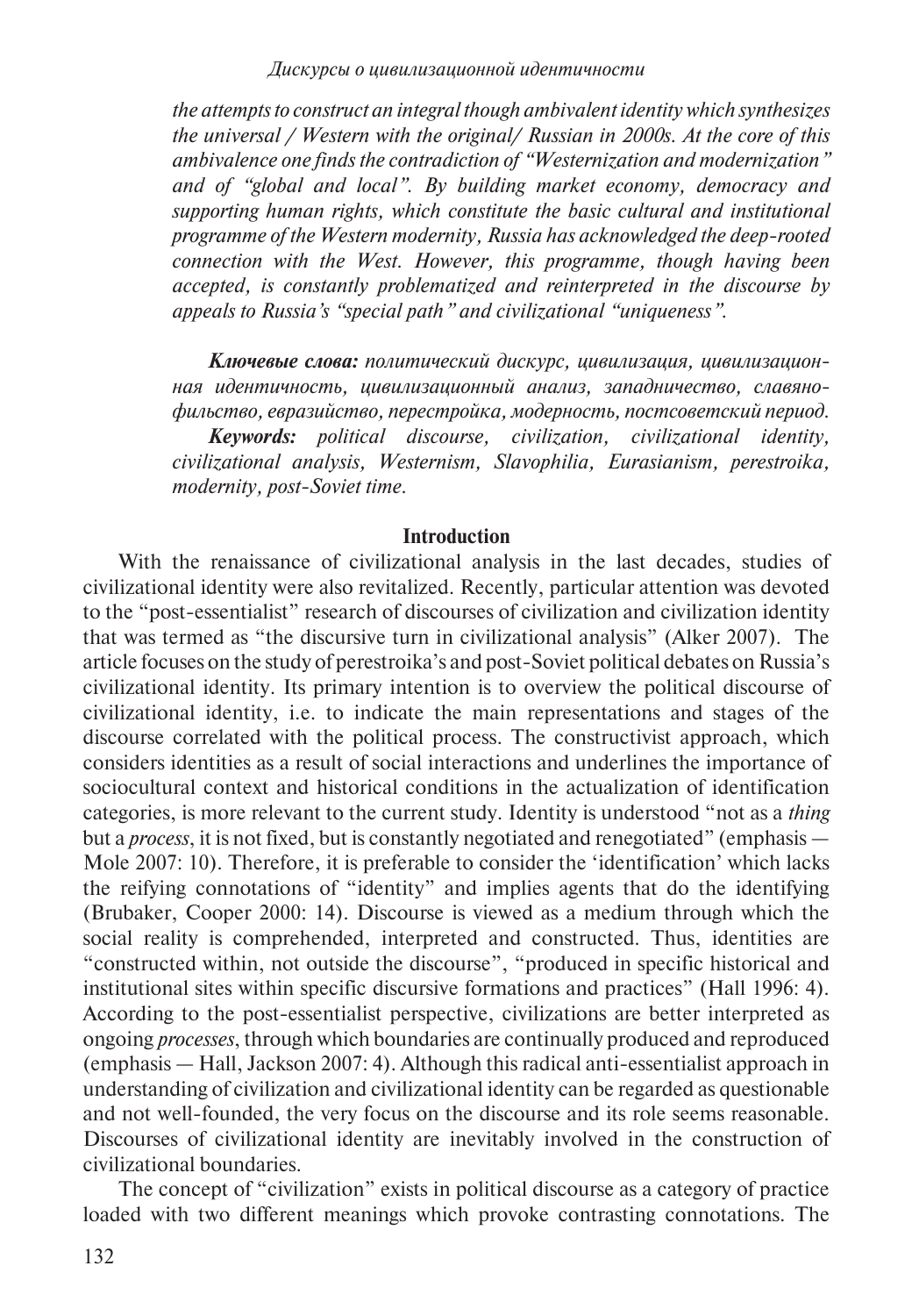singularist interpretation affirms the existence of a teleology of the historical process, the unitary universal civilizational process with a certain "standard of civilization" or criteria for which the West/Europe is considered a model or a prototype. The pluralist understanding is bound to the idea of civilizational particularism and polymorphism determined by the variability of cultures, historical experience and immanent logic of existence. These approaches set the main identity construction scenarios, the frames that define the repertoire of civilizational identity representations. In singularistuniversalist scenario, identity is discursively constructed through addressing the following ideas and representations: the Western- and Europocentric / universal standard/criteria of civilization; linearity and unitarity of civilizational and historical processes; modernization, progress; civilization vs. savagery/ barbarism/ decivilization; opposition "we" — the "Other", where the latter is perceived as a barbarian or the uncivilized; "*mission civilisatrice*". Pluralist-particularist scenario appeals to the ideas of multiplicity of civilizations and civilizational processes, fundamental differences and distinctiveness of civilizations; opposition "we" — "they" through an assertion of originality derived from the historical experience, cultural logic and institutional features, "special path" and messianism. The idea of civilizational uniqueness justifies the independent development and equality of civilizations. The "Other" is constructed as a different, incompatible or even hostile but equal civilization which can be framed by the rhetoric of "clash of civilizations".

Thus, Westernism is associated with the singularist-universalist approach (Europe/ the West sets the civilizational standard; Russia's civilizational backwardness contrasts with the advancements and prosperity of Europe/the West). The pluralist-particularist approach is represented by Slavophilia and Eurasianism.

Different frames and representations of civilizational identity may be used to indicate planes of affiliation, to evaluate and differentiate societies; ascribing one or another civilizational representation determines the "cognitive script", mode of action and interaction with others (O'Hagan 2007).

The opposition of "we"-"they"/ "the Other" is fundamental in the logic of the group boundaries formation. Defining boundaries is one of the key components in the construction of collective identities (Eisenstadt 1998: 230). In the European discourse, Russia has always been represented as a phenomenon, which is borderline to Europe in both spatial and chronological respects, as an "anomaly" and "the main liminal satellite of Europe" (Neumann 2004: 153, 155). Since 18<sup>th</sup> century, the Russian discourse on civilizational identity correlates to the European civilizational representations of Russia (Voltaire, Didrot, Rousseau etc.) one of which is as an "apprentice" of the European civilization (Neumann 2004; Wolf 2003). Although Russia has been "othered" in European discourse, "Europe" itself and later "the West" appeared to be the most significant referents in the construction of Russia's civilizational identity though playing positive related or negative antagonistic roles.

# **Perestroika: Russia "(re)turns to civilization"**

The Soviet period is marked by the construction of a new civilizational identity in which a break-off with religion was proclaimed. For several centuries orthodoxy had been the key constituent of Russia's civilizational identity. The 16<sup>th</sup> century concept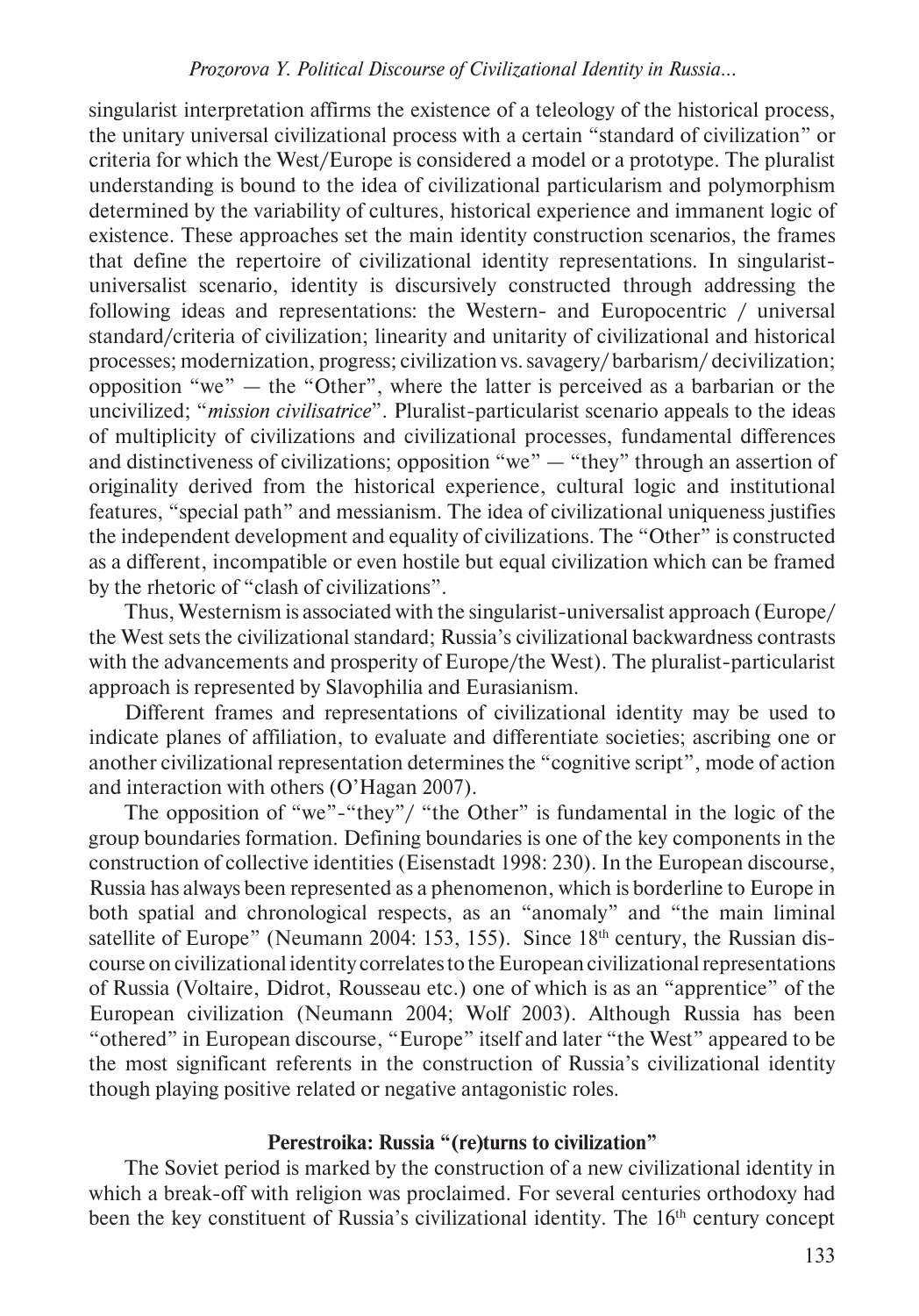"Moscow — the Third Rome" gave rise to the discourse of Russia's special mission as the leader and protector of the orthodox world. In Pipe's words, the idea of distinctiveness and the opposition to the West are rooted in Russia's religious status (Pipes 2001).

The Soviet political discourse was constructing an ambivalent civilizational identity of the USSR. On the one hand, the Soviet project was presented in the pluralistic frame as a new distinct civilization of socialism. The USSR was constructing a selfidentity creating the "Other", the capitalistic and hostile West as a civilizational antagonist. However, a more clear contrast was set between "the Homo Soveticus of the future and the morally outdated inhabitants of the old world of the bourgeoisie and the feuds" (Neumann 2004: 56). On the other hand, the USSR evened the score by positioning itself in a universalist vein as existing in the avant-garde of the global civilizational process and progress, approaching communism, the highest stage of the historical evolutionary process according to Marxism.

Socialism was a "higher" or "more advanced" stage of development, and one that promised to vault Russia into the first rank of nations. By industrializing in a socialist way, moreover, the USSR would not only "catch up" with Europe and the United States but at the same time retain its supposed moral superiority (Kotkin 1995: 29).

Soviet modernization planning committed to 'development, the acclaimed universal goal of civilization, and a grounding in science, the supreme language of modernity' (Ibid: 30) The transition from capitalism to socialism was interpreted as a civilizational leap. By means of the anticipated world revolution the USSR planned to spread civilization, the destinations included the anti-world — capitalistic "rotting West". The image of the USSR as a new civilization that embodies the universal standard of the global civilizational process is closely bound to the idea of progress, leadership. In the preface of the second edition of the Great Soviet Encyclopedia, undertaken in 1947 on the personal initiative and under the patronage of Stalin, it was stated that "the Soviet Union is now rightfully the centre of world civilization" (Bogdanov 2010: 406). The Soviet political discourse disputed the European/Western self-concept as a protagonist of human civilization.

It was the Gorbachev's perestroika when the cardinal discursive turn in understanding Russia's civilizational identity took place. In the mid-1980s, the Soviet civilizational project was undergoing a deep crisis. The Soviet version of the USSR's civilizational self-identity as the embodiment of the most progressive stage of global civilization had been discredited and marginalized. Identity is based not only on the difference from others, but on the positive contrast (Moles 2007: 9). In the background of objective socioeconomic problems, the positive distinction of Soviet socialism was challenged, which required a transformation of the civilizational identity. The politics of perestroika had problematized the Soviet civilizational status, had made the discussion possible and had activated the debates. At this time, the Westernist ideas on Russia's civilizational role as a participant of the single civilizational process were actualized while the political discourse was changing gradually, overcoming the powerful ideological inertia.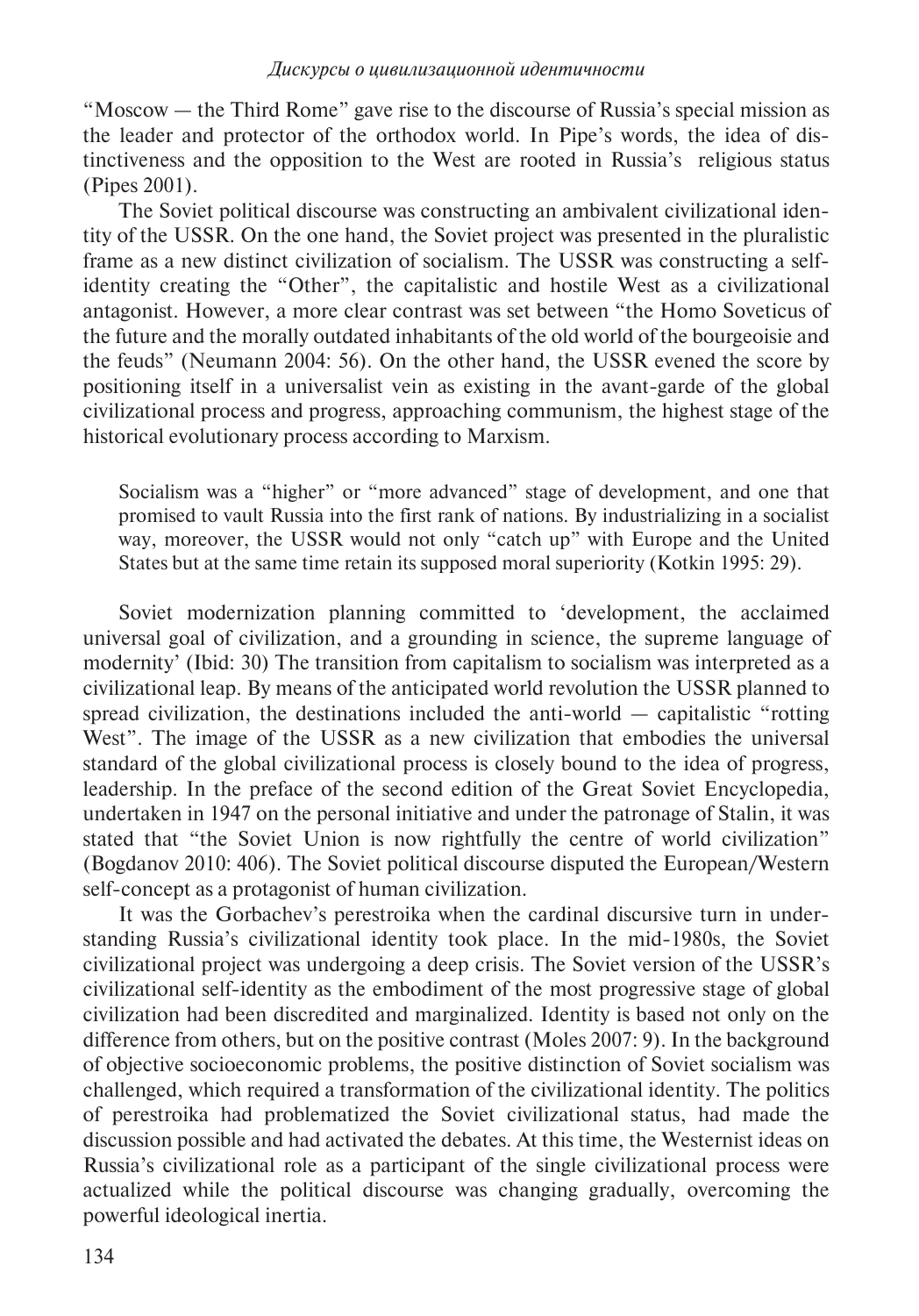In 1985, at the 27<sup>th</sup> CPSU congress, it was still proclaimed that the modern era is "an era of transition from capitalism to socialism and communism, of historical competition of two global sociopolitical systems…" (Programma… 1986: 137). In Gorbachev's words, socialism "has become a powerful moral and material force, showed the possibilities that are opened for the modern civilization" and that in some respects (particularly, in international relations) the results of CSPU's work are "prominent achievements of socialism that has enriched the global civilization" (Gorbachev 1986: 8). In the resolution of the Congress it was stated, that "socialism, originally becoming a reality in our country, <…> became firmly established on a vast territory of the Earth, hundreds of millions have chosen to follow the constructive path of communist civilization" (Gorbachev 1986: 128).

However, after the collapse of USSR in 1991, Gorbachev wrote "why destroy the Union that is turning towards civilization? Why reject the democratic Union aimed at cooperation with everybody in the framework of the 'new thinking'?" (Gorbachev 1992). Here, one can already see the discursive passage that confronts the image of Soviet civilization as the "best practice" of global civilization in favor of the new identity of Russia as a part of universal civilizational process where Western liberal values dominate.

Perestroika with its goal of "democratization" was a period of critical nonapologetic revision of Soviet socialism and reconsideration of Western capitalism without the previous antagonistic mode (e.g. Gorbachev 1989). In 1980s, the idea of a "common European home" appears and begins to dominate in political discourse. The year of 1987 was recognized as "the year of Europe". The idea of the "common European home" has been stated by L. Brezhnev, but underwent further development during Gorbachev's time. More clearly the discourse that accommodated the construction of a new (well forgotten) civilizational identity of Russia as a part of Western civilization is represented in Gorbachev's programmatic book on perestroika and a novel paradigm of "new thinking", in which he states:

Some people in the West are trying to "exclude" the Soviet Union from Europe. Now and then, as if inadvertently, they equate "Western Europe" with Europe […] We are Europeans. Old Russia was integrated with Europe by Christianity. The history of Russia is an organic part of the great European history […] peoples of our country made a significant contribution into the formation of the European civilization. They fairly consider themselves its lawful successors (Gorbachev 1988: 200).

In the same book, Gorbachev has formulated a paradigm of the "new political thinking", which is oriented towards the reduction of confrontation in the Cold War and the probability of a nuclear conflict that might "put an end to the global civilization". To substantiate this concept, Gorbachev employs humanitarian rhetoric, noting its necessity for the sake of humanity and global civilization. Gorbachev acknowledges that there are "the capitalist world and the socialist world, there is the enormous world of developing countries", noting at the same time that socialist and capitalist worlds are equally developed, but "stay different in the respect of social choice, ideological and religious views, lifestyle" (Gorbachev 1988: 141). Gorbachev criticizes the point of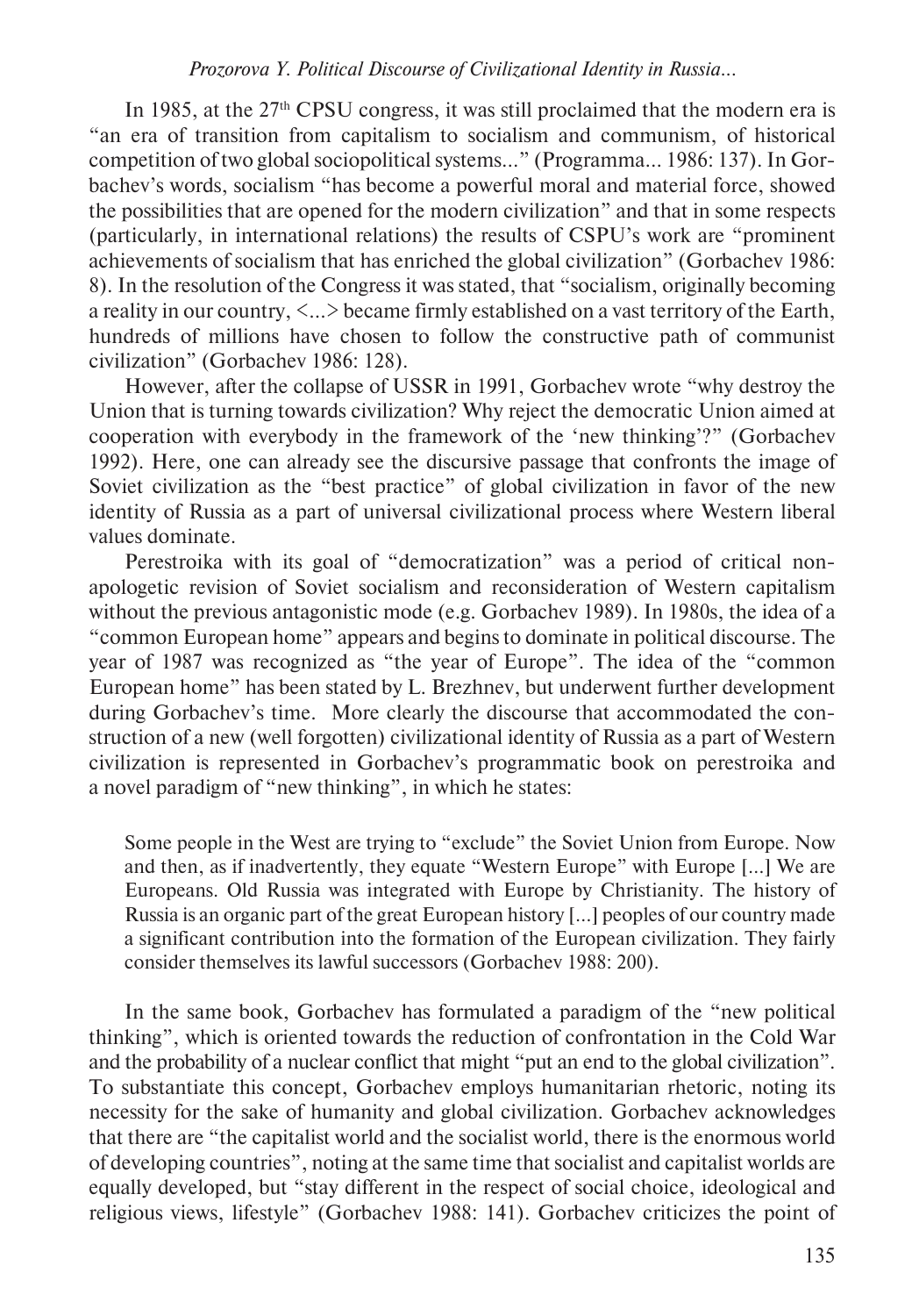view that states that "socialism is a historical contingency that has to be scrapped" (Gorbachev 1988: 138).

Gorbachev's work reflects the contradictory positions that were taken in political discourse. On the one hand, the idea of a common European home is accepted; the USSR historically and culturally is a part of Europe and belongs to the European civilization. On the other hand, the coexistence of the equally developed socialist and capitalist worlds is acknowledged (which is a discursive innovation in comparison to the previous image of "the rotting West"). While the first position states the beginning of the reformulation of the USSR's identity as a part of the European civilization, the second one demonstrates the affirmed civilizational distinctiveness of "the socialist world". However, it can be seen that in this position the accents and modalities have changed — the socialist world is mentioned as one of the worlds in existence, without ambitions to interpret it as the most progressive one. Gorbachev mentions the diversity of the worlds, systems that have different interests but which are becoming more interdependent in the global world. They are brought together by the common problems and challenges of modernity. Gorbachev proposes the worlds not to compete but to coexist and states that the 'socialist world is moving towards the goals common for all humanity within the universal civilization, but retains its own values and priorities' (Gorbachev 1989: 31).

The coexistence of two points of view characterizes the transitional stage in the formation of Russia's civilizational identity in 1980s-1990s: from the previous socialist to the new European-Western. At that moment, the USSR's identity stays opened. The Soviet political elite demonstrated readiness to acknowledge the crisis of socialism and the necessity to "return to the bosom" of the European civilization. However, this acceptance of Western values was mediated by the recognition of the "socialist democracy" based on the Lenin's formula. This democratic re-orientation was considered as a legitimate return to the heritage of the socialist ideologues perverted by Stalin. In this manner, the continuity and uninterrupted nature of the Soviet socialist experience was being demonstrated.

At the First Congress of People's Deputies that took place in 1989, statements on the dead-end character of the former political way, on the underdevelopment of various fields and the necessity of drastic reforms were distinctively expressed. Perestroika acquired a status of a policy that brings the country to civilization, this transition was accompanied by a critical reevaluation of the Soviet past and present. "What have we discovered upon waking up from self-deception? […] We discovered that we are a sort of a weakly developed superpower that is losing capacity for development" (deputy A. Adamovich) (Perviy s'ezd… 1989). "Perestroika is not a narrow gauge of a delineated road, but a wide river that will lead our country to the riverbed of civilization" (deputy L. Arutunian) (Perviy s'ezd… 1989).

On the eve of the USSR's collapse and throughout the early years of the new post-Soviet reality, the ideas of unitarity and universality of the Western modernity project were dominating. Institutional forms and values of modernity that were synthesized and tested in the large-scale laboratory of the West, have gained a status of a civilizational panacea ready to be exported through globalization. In the late 1980s, with the politics of perestroika in the background, the discourse on the possibility of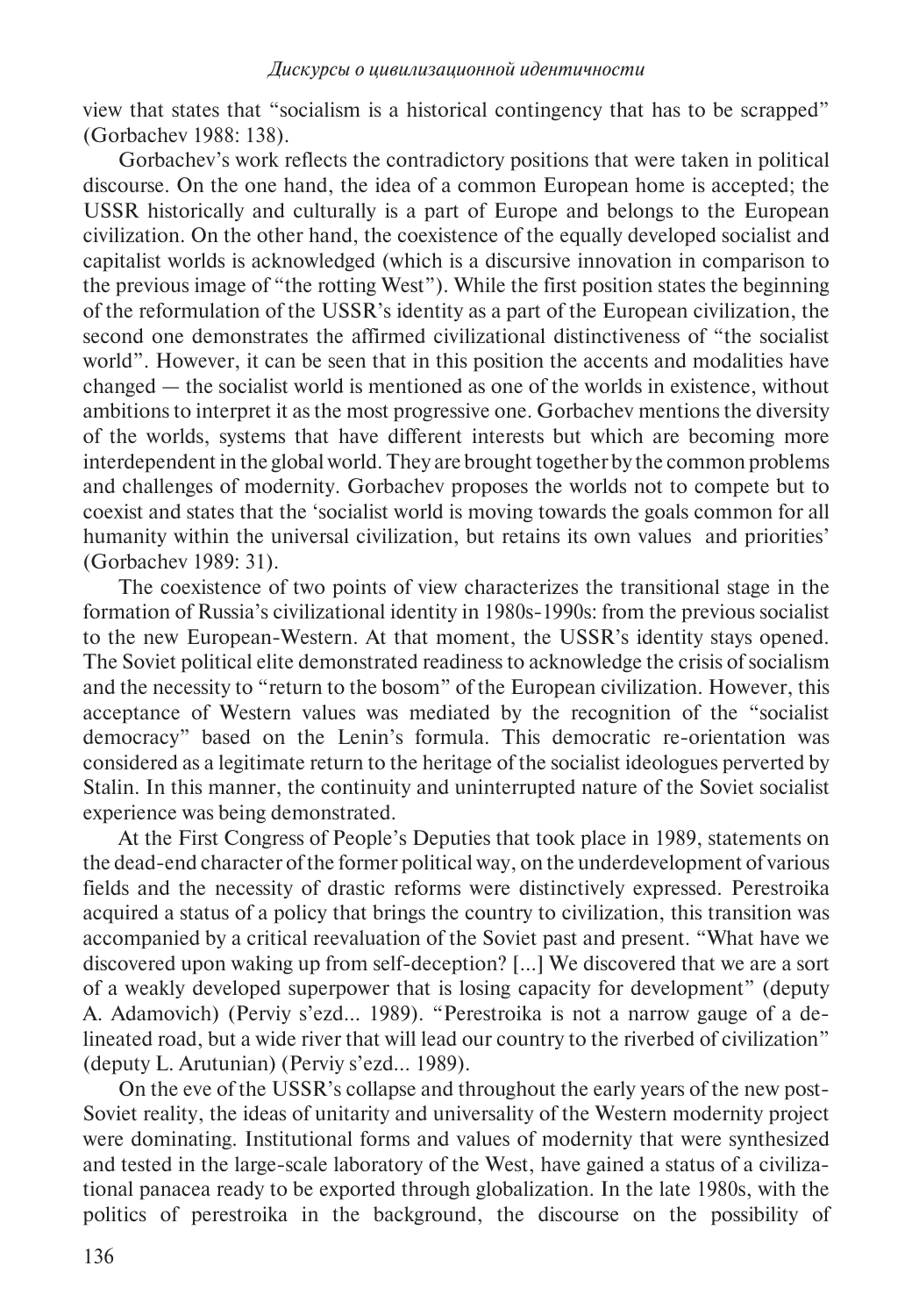implementing the Western capitalist model in Russia comes into the picture. The assertion of a non-antagonistic and even integrative relationship between socialism and capitalism was a crucial step in this direction. In Gorbachev's words with a reference to Lenin, these formations in some organizational forms are very close to each other and share the "general civilizational mechanisms" (Gorbachev 1989: 17). This discourse was also legitimized by the idea of a 'common European home'. Thereby, the "turning towards civilization" acknowledged that Russia belonged to the worldwide civilizational process through the Western-type modernization.

In 1990, the USSR signed the Charter of Paris for a New Europe. Having signed the charter, the USSR had expressed a formal adherence to the liberal Western values and positioned itself as one of the participants in the construction of a new Europe (Parizhskaya hartiya... 1990).

In 1980s, the discourse of the liberally-oriented politicians in Gorbachev's milieu became clearly expressed and was strengthening the pro-Western course that was previously stated in the concept of the "new political thinking". "A moral superiority over Europe was not ascribed to Russia. Rather, it was represented as equal, and, in some aspects, temporarily falling behind" (Neumann 2004: 214). Speaking at the First Congress of People's Deputies, Gorbachev noted that "we are still learning democracy" (Perviy s'ezd… 1989).

As Neumann notes, the Western discourse offered two scenarios of establishing the USSR's relations with Europe and the West and two formulas of identity: 1. "The return to civilization", in which Russia possess a status of an apprentice; 2. The return to the slogans of "Eurasia" that will gain support from the electorate and will facilitate a closer cooperation with Europe (Neumann 2004: 219-220). However, the mentioned scenarios have to be supplemented with the third one. This scenario describes perestroika not as a simple transition to civilization, but also stipulates Russia's right to retain its civilizational specificity. In his Noble lecture in 1991, Gorbachev (1991) said that one could not expect that in the result of perestroika a "copy" of something would be produced. "We want to be an organic part of the modern civilization, to live in harmony with the universal values, according to the international law, obey the "rules of the game" in economic relations with the external world, bear the burden of responsibility for the destiny of our common house with all the peoples. However, Russia has "its own way into the  $21<sup>st</sup>$  century civilization, its own place in it", "it is impossible to "jump out" of one's own thousand-year history" (Gorbachev 1991: 6). The idea of Russia's 'own way and place' is a reminiscence of the old concept of 'special path' revitalized in late 1990s-2000s.

In late 1980s — early 1990s the universalist Europocentric understanding of civilization had established itself firmly in the Russian political discourse. According to the concept of the "three worlds", the industrially developed West represents the First World, the communist countries represent the Second World, and the rest represent the Third World. This division correlates with the "civilization — barbarianism — savagery" scheme (Neumann 2004: 145). Thereby, having acknowledged the necessity of modernization according to the Western standards, Russia has returned into the bosom of civilization. Therefore, the image that dominated the 18<sup>th</sup> century, once again appeared in the Western discourse — an apprentice adopting the Western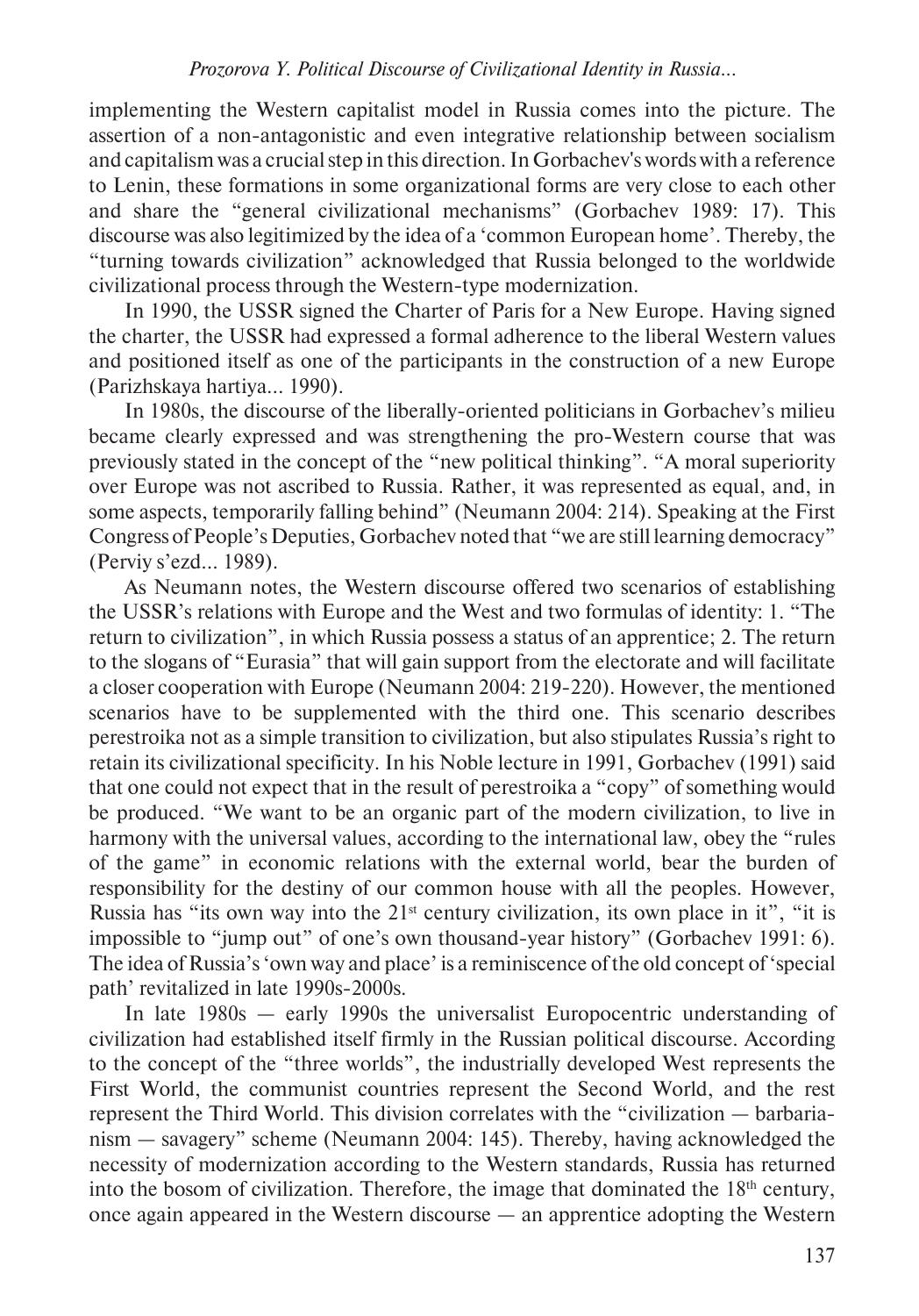political and economic practices. For this reason, Russia is constantly perceived through the metaphor of a "transition period" (Neumann 2004: 149–154).

In my opinion, it would be an oversimplification to limit the perestroika's political discourse with the idea of Russia's movement towards the Western civilization and its identity of an apprentice. In Gorbachev's official statements, in the very concept of the 'new thinking' and 'perestroika' it was stressed that the USSR is an initiator of a new politics of convergence between the East and the West and a construction of a new global reality without a threat to the world civilization. In this respect, Russia acted as a peacekeeper and a builder of a new world order. "Should there be a success to perestroika in the USSR — there would also be a real opportunity for a new world order"(Gorbachev 1991). Russia's policy on integration with the West was considered as a new relationship format on the global scale. Russia was positioned as an initiator and a key participant of the new movement towards the civilization of the  $21<sup>st</sup>$  century, to "a single international democratic space". So has the "apprentice" overcome the "teacher".

# **Post-Soviet discourse: from European "apprentice" to Russian "unique civilization"**

The collapse of the USSR, "parade of sovereignties" and destruction of the Soviet identity had intensified the issue of civilizational identity and Russia's historical choice of a model for the further development. This period is characterized by an interweaving of public, intellectual and political discourses. Political discourse was becoming more and more disrupted. Singularist and particularist frames of civilizational identity coexisted and later competed in it. The range of opinions and views included those extremely pro-Western and approaching Russophobia (Novikov 1991), as well as the clearly anti-Western, those accusing in Russophobia (Shafarevich 1989 a,b).

The discourse criticizing the Westernization had been developing since late 1980s parallel to the official politics of Russia's transformation according to the Western model. Russia's civilizational status was reinterpreted in opposition to the concept of "joining the civilization". This discourse noted the impossibility to reproduce the Western European experience, Russophobia, anti-Russian character of perestroika and USSR's hostile environment. Such views are reflected in the "open letters" of the early 1990s ("Pismo pisateley..." ("The letter of writers...") 1990, "Slovo k narodu" ("A word to the people") 1991, "Obraschenie k Sovetskomu narodu GKChP" ("An appeal to the Soviet people" of SCES) 1991). Perestroika began to be treated as an attempt of an aggressive westernization, a threat to Russia's civilizational originality. The discourse invoked the idea of Russia's civilizational originality with its own historical path while opposing the Western civilization's universality and its monopolist claims for the export of civilization. "Russia cannot return to European civilization because it never belonged to it. Russia cannot join it because it is part of another type of civilization". Perestroika is "completely based on the Western liberal democratic conceptions […] Never before has "Westernism" taken such a barefaced aggressive form in this country, rejecting everything Russian" (Pozdnyakov 1991: 49- 50).

In this discourse, an image of hostile Others is formed — the external forces of the West and the internal conductors of the pro-Western, anti-Russian politics. The August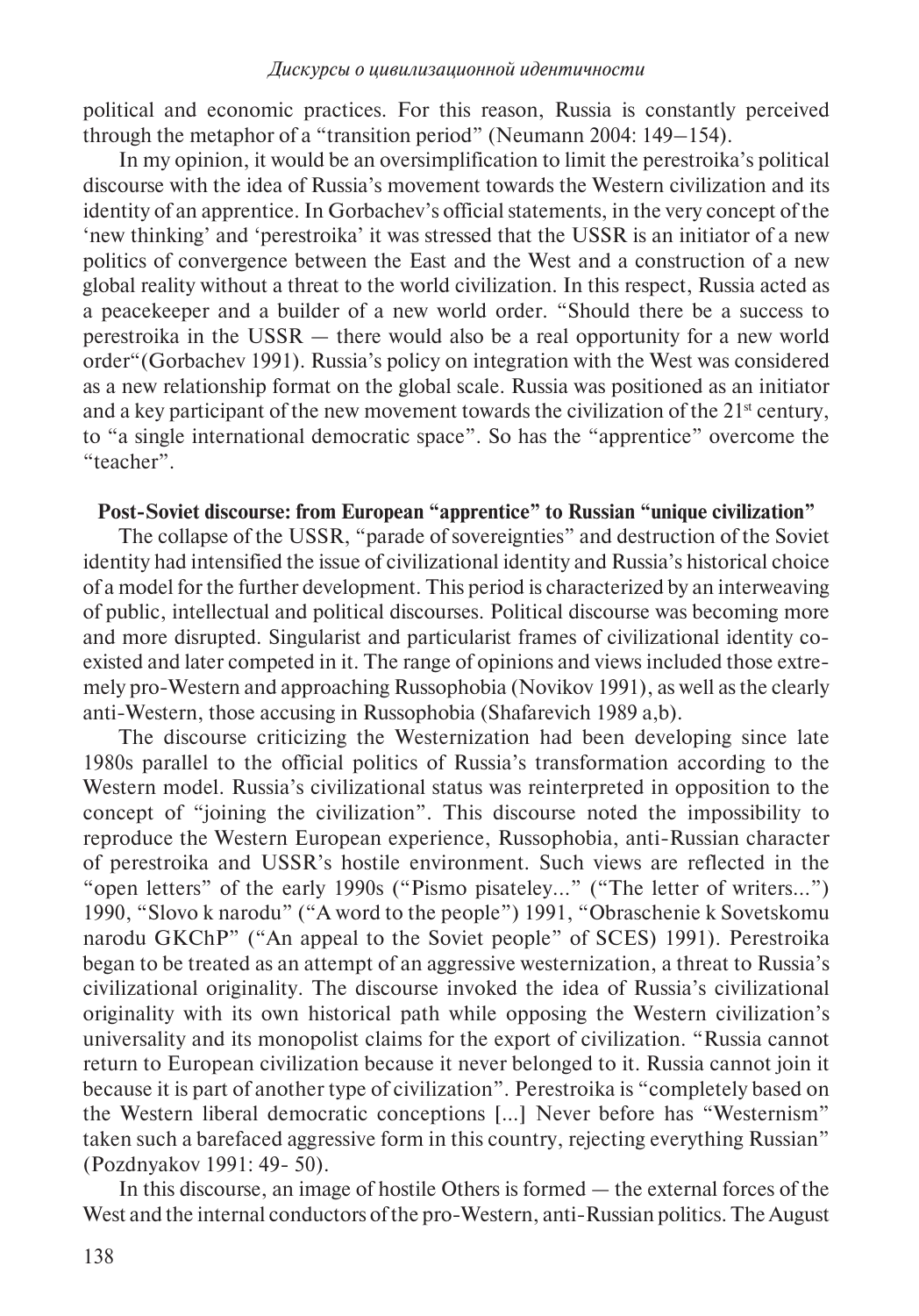Putsch of 1991 became an attempt of the opposition to resist the collapse of the USSR and the new formula of identity that changes the former international position of the Soviet state.

After the dissolution of the USSR, the liberal Western ideas have been established in political discourse. Yeltsin and his team have integrated the two variants of relations with Europe. Firstly, the concept of the "return to the bosom of civilization", the scenario of Russia's integration into the European "civilized communty" had retained its relevance. Secondly, the Eurasianism that considered establishing relations not only with Europe, but with Asian, had revived. One of the most active advocates of pro-Western politics was the foreign minister A.Kozyrev who considered the developed Western states to be Russia's natural allies (Neumann 1996: 182). He was an adherent of the idea of a civilized society that possesses a set of criteria defined by the West that Russia had to satisfy in order to enter it. The closest Yeltsin's teammate, the ideologue of most of the economic reforms, E.Gaidar noted that "the historical piece that we have lived is a struggle for the normal civilized market-Russia. However, "the society has to mature in order for Russia to make its way into Europe" (Gaidar 1998).

In Yeltsin's Addresses to the Federal Assembly of 1994-1999, the appeal to the idea of civilization reflects Russia's aspiration for civilization in its Western-European variant and the desire of overcoming one's backwardness. The necessity of introducing institutes and practices that are characterized as "civilized" is mentioned (market economy; priority of Law; civil society, private property etc.). In his Address of 1996, Yeltsin (1996) noted that "Russia is following the common development path of civilization", but its path is its own, "nobody is capable of helping Russia or bringing it up", "we will have to struggle with our own barbarism".

The opposition to Westernism required to search for an alternative concept of identity that would be reinterpreted in terms of Eurasianism. The liberals employed the idea of Eurasianism in an attempt to superstruct a complementary identity over the European identity of Russia, while nationalists employed it in order to demonstrate Russia's non-European identity (Neumann 1996: 178).

The image of Russia as a bridge between Europe and Asia was defended by E. Primakov and S.Stankevich. The latter noted that Russia has historically evolved as a synthesis of Slaves and Turks and after the dissolution of the USSR, it has shifted more towards the East. Stankevich emphasized Russian historical mission to initiate the dialogue of states, cultures and civilizations (Stankevich 1992: 4). Eurasianist discourse was not intrinsically homogenous; "slavophile" and "democratic" trends could be distinguished in it. According to the former, Russia occupying a unique central location on the world map was allotted a special mission of sustaining the equilibrium between the two civilizations of the West and the East, of uniting the conglomerate of cultures and peoples (Pozdniakov 1991: 47). The latter direction did not deny the integration with the West on equal terms (Lukin, Utkin 1995). Eurasianists of 1990s, just as N.Danilevsky and N.Trubetskoy, criticized the Europocentric understanding of "civilization" (Pozdniakov 1991: 51–52).

As Neumann notes (2004), 1992–1993 were the turning point in the Russian discourse on Europe and Russia's civilizational identity in general. The competition of two representations and models of Russia's civilizational identity — the universalist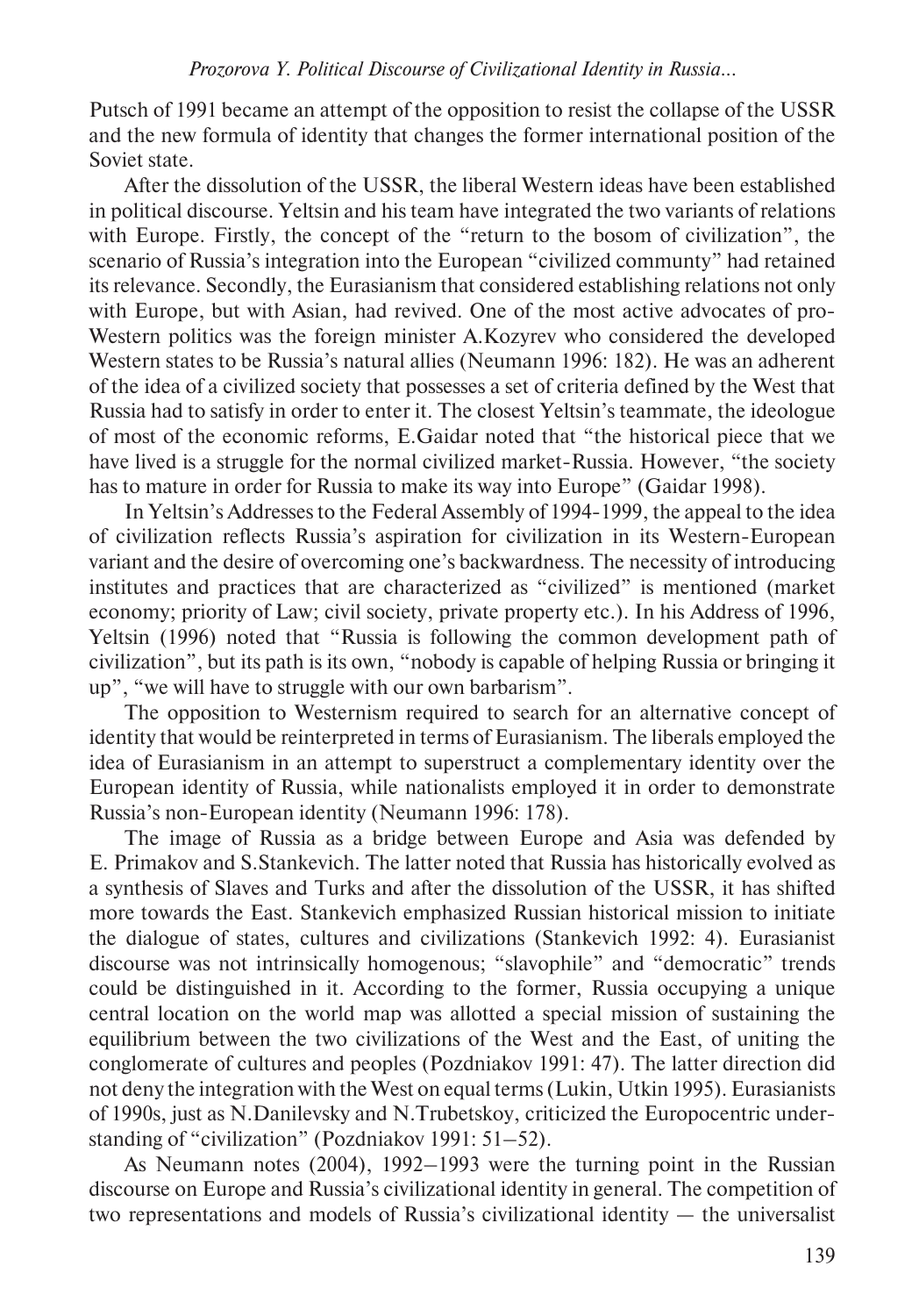and particularist — becomes apparent. United National Front, vice-president Rutskoy and speaker Khasbulatov represented the opposition to the dominating Westernism.

Towards the mid-1990s, the radical Westernism and the idea of the "return to civilization" lose their ground in political discourse. The radical Westernism is displaced by the liberal Eurasianism and nationalistic trends in discourse (the constant representatives of this discourse in Russian State Duma — V. Zhirinovsky (LDPR) and G.Zyuganov (KPRF). Political discourse is turning towards identifying Russia as an independent civilization.

Yeltsin's presidency ended with summing up the results in the Address to the Federal Assembly "Russia at the Turn of the Century" (1999). He noted that the path of market economy chosen in 1991 "was and still is right", "we do not have another path". In his message Yeltsin contrasts: "the country was still further diverging from the development path of the world society", but for the last years "the economy of our country has acquired many civilized features". Russia has done "an ideological marathon": in a very short time the difficult path of democracy was seized, which took other states centuries. Russia has made a civilizational leap, it is considered not as an apprentice, but as an equal participant in "developing the principles of world order". Yeltsin, thereby, defines the role of Russia in the spirit of Eurasianism as a "center of attraction for traditions and cultures of the West and East" and claims its peculiarity — "being an integral part of the civilized world, it cleaves to the traditional values". Yeltsin proposes an identity formula that seems to resolve the contradiction of Westernism/universalism and slavophily/particularism: Russia is inscribed into the global processes, it has incorporated the achievements of the Western civilization, "all the best of the achievements of humanity", but has retained its civilizational originality and distinctiveness.

Putin's 1999 article "Russia at the Turn of the Millennium" (Putin 1999) continues the narrative and the rhetoric of the last Yeltsin's address. By the end of 1990s, Russia "has entered the highway by which the whole humanity is travelling" and which has no alternative. The Soviet period was characterized as a "dead-end route track". Russia needs to search for its own way of renewal, and not to copy others' experience and transfer "abstract models and schemes to the Russian soil". "We will be able to expect worthy future only if we succeed at combining the universal principles of market economy and democracy with Russia's reality" (Putin 1999).

According to Putin, Russia's principal difference from the developed Western countries like the UK and the USA is the traditionally important role of the state and government institutions. Thus, the "inclination to collective forms of life" and the deep-rooted paternalistic sentiment can be regarded as a Russia's special civilizational code. Putin repeats the formula of civilizational identity offered by Yeltsin and defines it as a "Russian idea" — accepting the universal (Western), but asserting the original (Russian). The appearance of concepts that in themselves synthesize the Western and the national — "sovereign democracy", "national capitalism" — is symptomatic for the political discourse of Putin's Russia. The very concept of "sovereign democracy" emphasizes specific character of the Russian variant of democracy and the independence of Russian democracy in contrast to the other "managed" democratic regimes governed by the West (McFaul, Spector 2010: 117).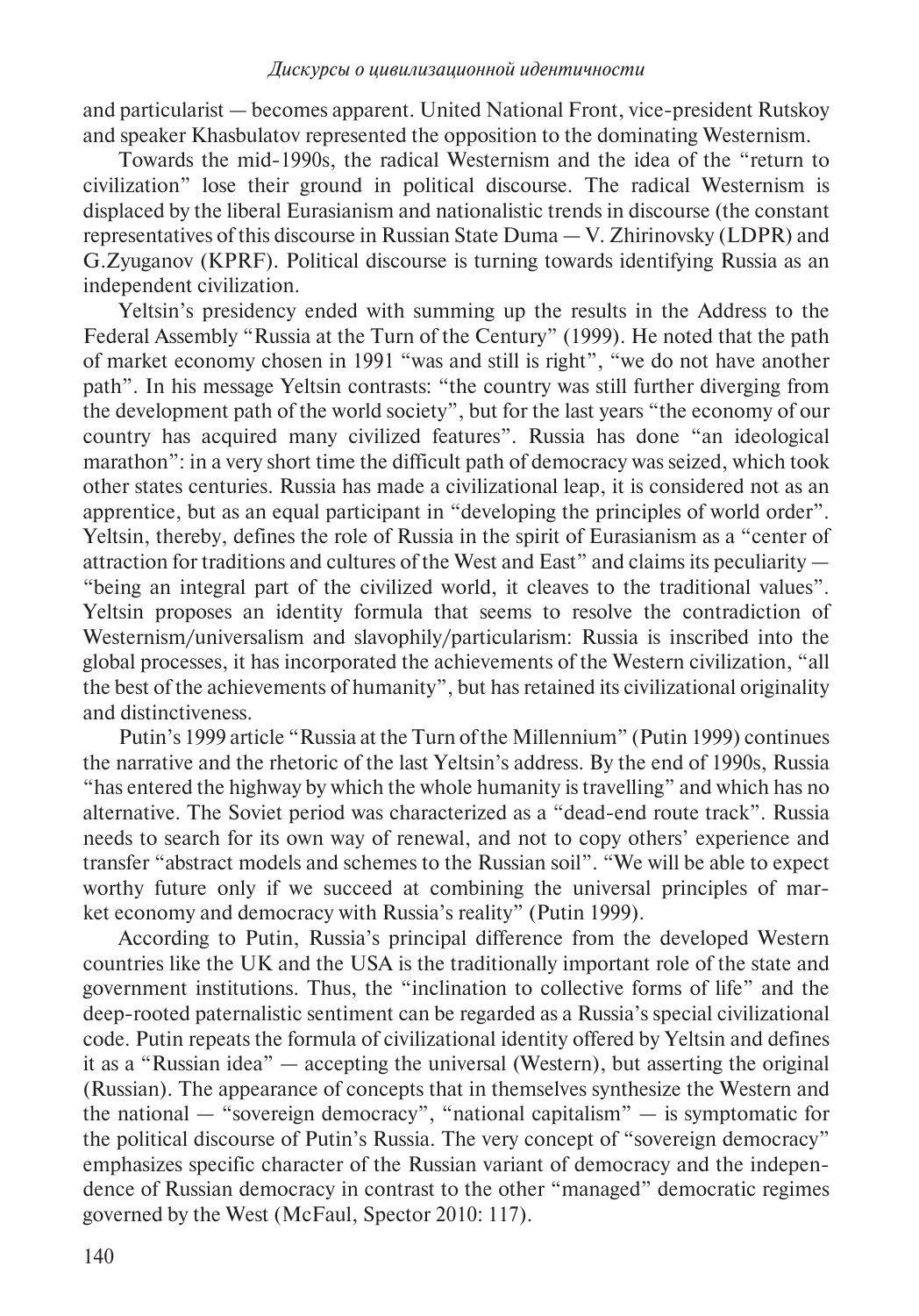#### *Prozorova Y. Political Discourse of Civilizational Identity in Russia...*

Russia's civilizational independence and equality with the West are vindicated in the discourse. The critique of the Western expansion, western-universalist understanding of civilization, particularly the U.S. position as a guardian of "standard of civilization" that considers Russia as an apprentice, is growing. In his interview to the "Time" magazine, Putin (2007) noted that "there are civilizations much more ancient than the American one" and criticized the "civilizing mission" of the U.S., its attitude towards Russia as requiring to be civilized.

They [Russian] are still not quite civilized, they are still a bit wild, only came down from the trees not long ago, so we have to groom them a bit because they can't do it for themselves. We have to shave them, clean the grime from them. That's our civilizing mission (Putin 2007).

In the statements of the dominating party "Edinaya Rossiya" ("United Russia"), Russia is recognized as a "unique civilization" (Predvybornaya… 2007), "one of the world civilizations", whose historical mission is to defend the principle of "equality of the world cultures, their effective co-existence as a basic value of modernity", "to unite the inherently differing poles of the world civilization" (Programmnoe… 2006). Russia's role consists in the "contribution to the cultural and civilizational diversity of the contemporary world and to the development of an intercivilizational partnership" (Koncepciya vneshney… 2008), participation in the "intercivilizational dialogue". In 2002 Russia became a co-initiator for creation of the international forum "Dialogue of Civilization". Messianism remains an integral constituent of Russia's identity in 21st century. Along with messianism, the idea of greatness, whose basis has been changing since 1990s, is an important component of Russian civilizational identity (Thorun 2009: 51–52).

During 2000s, the modality of relation between Russia and Europe changes. Political discourse highlights Russia's tight cultural connection with Europe. Putin noted that "Russia is a part of the Western European culture, we are Europeans" (Gevorkian, Timakov et al. 2000). This position justifies the borrowing of the "universal economic mechanisms and democracy" from Europe. Russia is recognized to be on the orbit of the European civilization, but in the capacity of an equal participant of the civilizational process. "Russia has to be in the role of a co-author and a co-actor of the European civilization", "Russia mastering democracy is in Europe" with which it "has created unsurpassed civilization" (Surkov 2006).

The ambivalence of the identity that is European on one side and originally peculiar on the other is functional. In the Western European coordinate system of "barbarianism — civilization" Russia is evaluated as a "civilization", but possessing a distinctive status that justifies its "special path" to/ into modernity. The political discourse of the last years is focused mainly on modernization as a key ideologem of the government's political program. "Modernization will allow the country to proceed to the next stage of civilization" (Medvedev 2009). Putin-Medvedev's modernization discourse maintains Russia's status as "civilized" in universalist perspective.

Russia's civilizational status is revealed in the antiterrorist discourse through the rhetoric of the battle between civilization and barbarism (O'Hagan 2004), the struggle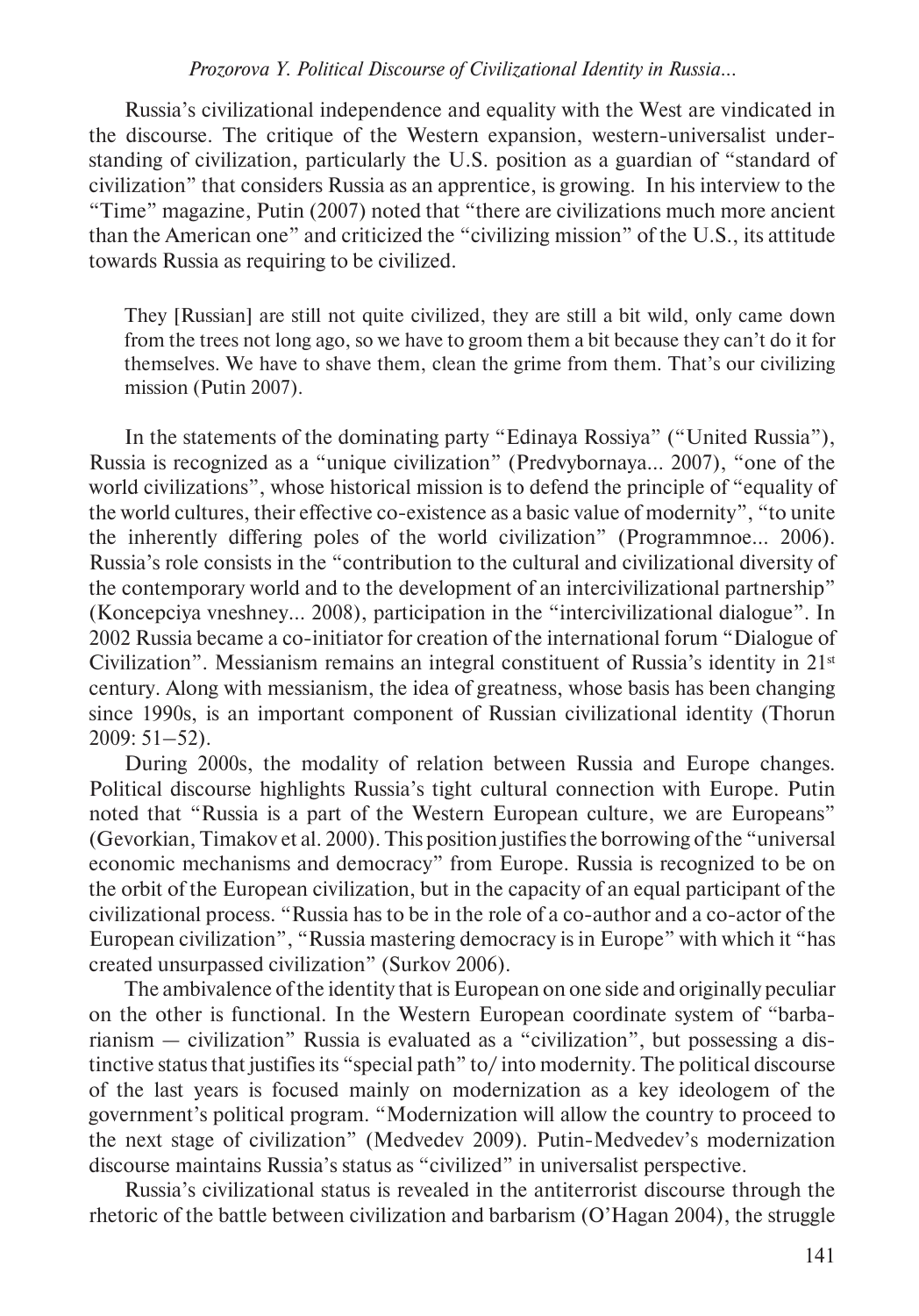against the barbarism of fascism or terrorism as a threat to the civilized humanity. "In Chechnya, whose populace is mainly Muslim, it is Russian troops who are, so to speak, manning the walls against those attacking civilization as such. Time and again Putin has used the terms "civilization" and "civilized" to describe his country" (Mazlish 2004: 145).

A special place in the modern political discourse still belongs to Eurasionism, which now enjoys real political initiatives. Putin (2011) supported the formation of the "Eurasian Union" as a prospect for the common economical space project between Russia, Belarus and Kazakhstan to be launched in 2012. The Union as an "integrational project" with Russia as the key member is presented as a 'supra-national union', 'one of the world's poles' intended to become a 'link' between Europe and Asia. The "Eurasian Union" is to be built on the universal integrational grounds as a part of the Greater Europe based on common values of freedom, democracy and market. In Putin's words, 'effective integration' is the only way for participant states to become leaders of the "civilizational progress". Thus, the Union is seen as a project of deep integration within Eurasia that has started with an intensive economic cooperation. The idea of Union is the continuation of the Eurasionist debates of 1990s on Russia's mission due to its 'in-between' position.

Neoeurasianism and its ideologue A. Dugin, who was an advisor for the Speaker of Parliament G.Seleznyov and who founded the political movement "Eurasia" in 2001 should also be noted. Neoeurasianism is characterized by its anti-Western, particularly anti-american rhetoric, opposition to westernization and globalization. Neoeurasianism is a particular case of a radical discourse of Russia's civilizational originality and messianism. Russia is recognized as a unique civilization, which has to lead the movement against the globalization of the West, which, in turn, is represented as a cultural geopolitical antithesis (Dugin 2000). One of the key slogans of neoeurasianism is "modernization without westernization", which in some way corresponds to the position of the government.

### **Conclusion**

During perestroika, the broad group of politicians and general public, particularly intelligentsia with acknowledged symbolic capital (A. Likhachev, A. Sakharov, A. Solzhenitsyn etc.), participated in the debate on Russia's civilizational identity as main agents of identification. Previously politically apathetic and abstained public became significantly involved in political life, although its activity diminished in the first years after the collapse of the USSR. The political discourse of the following years was mainly formed by professional politicians. Studies of political discourse uncover the existence of political heterodoxies, different political elites and groups as proponents of competitive representations of civilizational identity and interpretations of sociocultural order struggling for domination. This is exemplified by the opposition to perestroika inside the CPSU in late 1980-s, and also in the August's Putsch in 1991 and the constitutional crisis of 1993 etc. Established nominations and categorization are a resource for power and a result of a symbolic struggle (Bourdieu 2005).

Russia's civilizational self-representations are historically reluctant and relational and reflect the currently chosen 'path' within civilizational continuum West-East,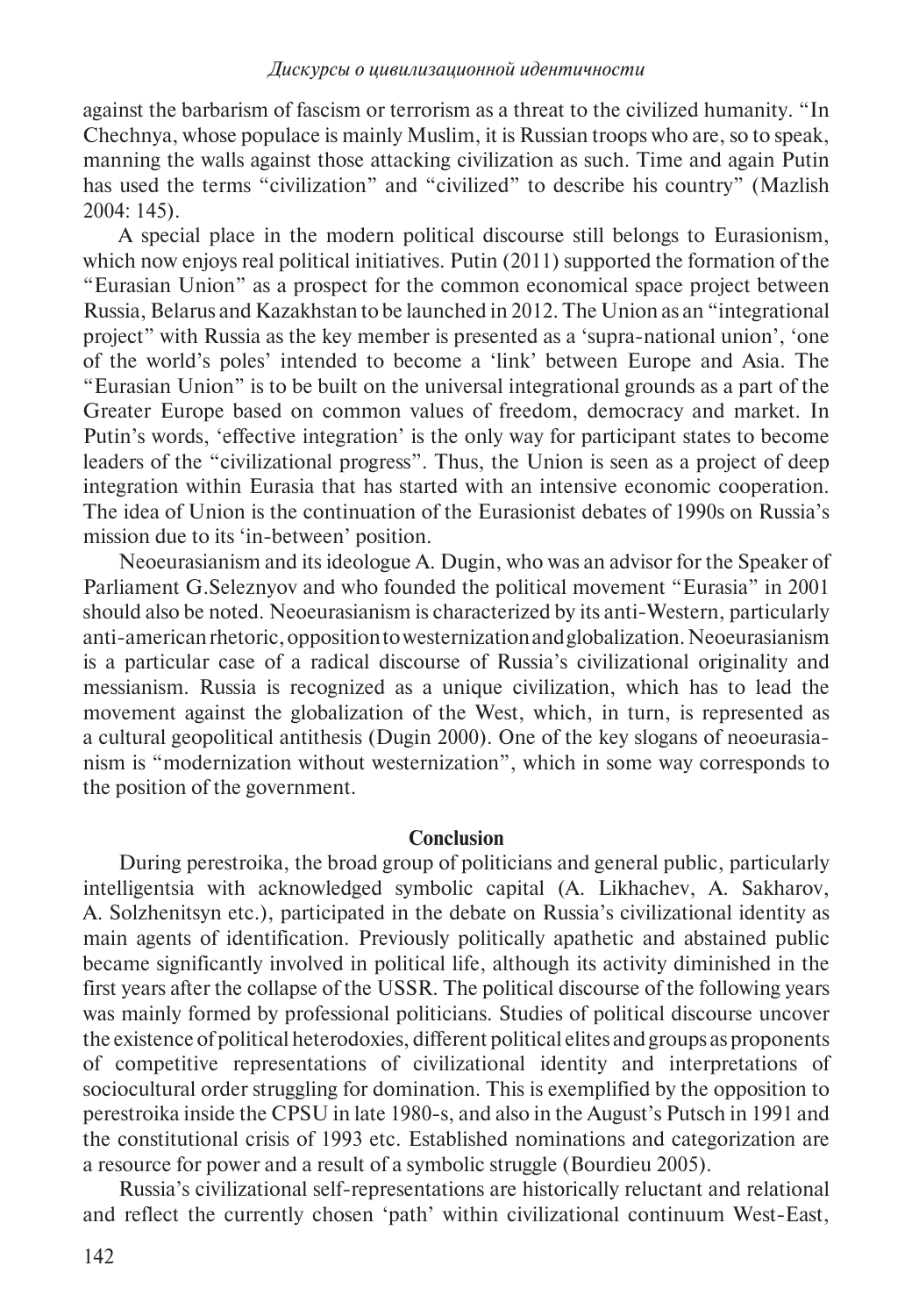Europe-Asia, that is, between the alternative frames of Westernism, Slavophilia and Eurasianism. Political discourse of the indicated period reveals the historicity and contingency of Russia's identity: great turn from the aggressive Soviet anti-Westernism frame to the radical Westernism in perestroika; the opposition to Westernism and rise of Slavophilia and nationalistic ideas in late 1980s — early 1990s; coexistence of moderate Westernism, nationalistic representations and the turn towards Eurasianism in the mid-1990s; proclaimed civilizational specificity in late 1990s and the attempts to synthesize the universal/ unitary/ Western with the original/ local/ Russian in 2000s. Analysis of political discourse uncovers the competitive relationship between singularist-universalist and pluralist-particularist perspectives and attempts to construct an integrative though ambivalent civilizational identity which represents duality of Russia as as a distinct and unique entity involved in the universal civilizational process, conforming to the criteria for membership in the 'community of civilized nations'. At the core of this identity ambivalence one finds the permanent antithesis of "global and local" and contradiction of "Westernization and modernization", which produce ambiguous intentions — to be modernized but not westernized. Political officials identify Russia as modern and thus civilized but oppose the Westernism of modernity. That was the case of Stalin's grandiose modernization with its simultaneous aggressive anti-Westernism, of perestroika as a deep restructurization antagonized by a nationalistic opposition for its hostile westernization and such is the current discursive mode of Putin-Medvedev's modernization project. Historically, the European discourse has always "othered" Russia (Neumann 2004) and since 19th century the Russian discourse has begun to "other" Europe. But despite the negative or positive attribution of the West/Europe, it inevitably remained the principal referent of Russia's civilizational identity construction. This relational character is incorporated into the very logic of civilizational identity discourse. Contemporary political discourse does not oppose Europe or the West as a genuine Other. Deep interweaving with Europe is proclaimed since Russia has declared a construction of market economy, democracy, supporting human rights etc., which constitute the basic cultural and institutional programme of the Western modernity. However, this programme despite being accepted is constantly prob lematized and reinterpreted in the discourse through intentional correlation with local "Russian reality", traditions and by appeals to Russia's "special path", "Russian idea" and civilizational distinctiveness. These reinterpretation, critical discourse and confrontations are intrinsic to "multiple modernities" creation (Eisenstadt 2000; 2003). Since perestroika, global cultural and civilizational diversity has been a salient topic in Russian political discourse. In contrast to Bolshevik Russia that claimed for civilizational hegemony by establishing superior communism through the world revolution, contemporary Russian political elite cannot position Russia as the inventor of the universal "standard of civilization", thus, the most decent alternative position found is to support the civilizational heterogeneity, to be the '*primus inter pares*'. Contemporary Russian political discourse retains the idea of messianism. Russia's mission is not to civilize the world but to sustain the civilizational diversity, to bridge the different poles of the world civilization, to promote and mediate the dialogue of civilizations.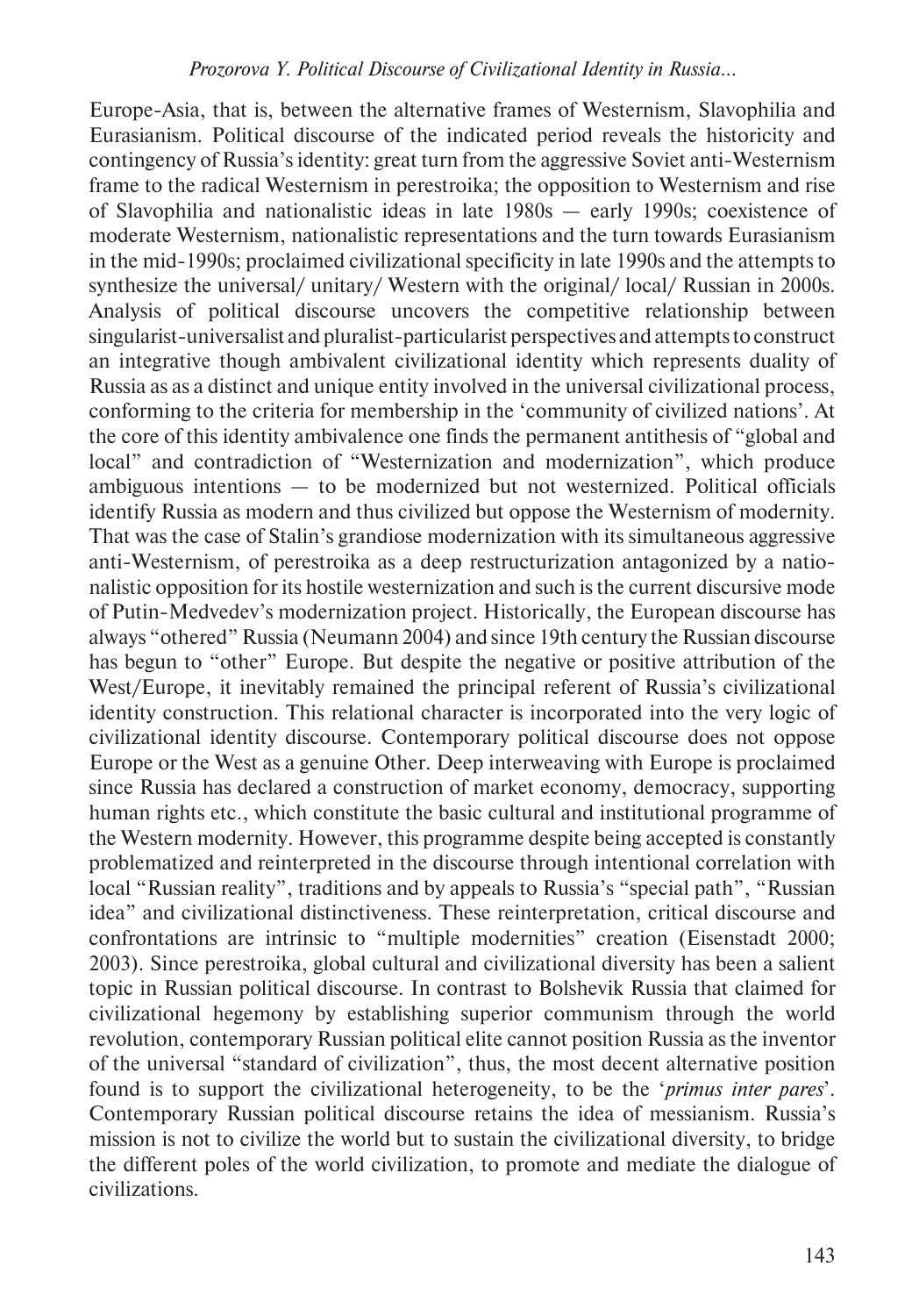## **References**

*Alker H.R.* Discussion: On the Discursive Turn in Civilizational Analysis // Civilizational Identity: the Production and Reproduction of "Civilization" in International Relations / Ed. by M. Hall and P.T. Jackson (eds.) Palgrave Mcmillan, 2007. Pp. 15–31.

*Bogdanov K.* The USSR instead/inside of Europe: Soviet political geography in the 1930s–1950s // Studies in East European Thought. 2010. No 62. Pp. 401–412.

*Bourdieu P.* Sociologiya socialnogo prostranstva. Moskva: Institut eksperimentalnoy sociologii, SPb: Aleteya, 2007.

*Brubaker R., Cooper F.* Beyond Identity // Theory and Society. 2000. Vol. 29. Pp. 1–47. *Eisenstadt S.N.* Multiple Modernities *//* Daedalus. Multiple Modernities. 2000. Vol. 129. No 1. P. 1–29.

*Eisenstadt S.N.* The Construction of Collective Identities: Some Analytical and Comparative Indicators // European Journal of Social Theory. 1998. Vol. 1. No 2. Pp. 229–254.

*Eisenstadt S.N.* The Civilizational Dimension in Sociological Analysis // Comparative Civilizations and Multiple Modernities. Briel Academic Pub., 2003. Pp. 33–56.

*Gaydar E.A.* Interview s "Tretiy put' vedet tolko v tretiy mir" G.Kokovkina [Electronic resource] // Literaturnaya gazeta. No. 38. 23.09.1998. [http://lib.rus.ec/b/172605/read (retrieved: 27.05.2011)].

*Gevorkian N., Timakova N., Kolesnikov A.* Ot pervogo lica. Razgovori s Vladimirov Putinym. Moskva: Vagrius, 2000

*Gorbachev M.S.* Politicheskiy doklad Tcentralnogo komiteta KPSS XXVII s'ezdu kommunisticheskoy partii Sovetskogo Sojuza/ Materialy XXVII s'ezda kommunisticheskoy partii Sovetskogo Sojuza. Moskva: Izdatelstvo politicheskoy literaturu, 1986

*Gorbachev M.S.* Perestroika i novoe myshlenie dlya nashey strany i dlya vsego mira. Moskva: Politizdat, 1988.

*Gorbachev M.S.* Socialisticheskaya idea i revolucionnaya perestroika. Moskva: Izdatel'stvo politicheskoy literatury, 1989.

*Gorbachev M.S.* Nobelevskaya lekciya 5 ijunia 1991, Oslo. Moskva: Izdatel'stvo politicheskoy literatury, 1991.

*Gorbachev M.S.* Dekabr-91. Moya poziciya. Moskva: «Novosti», 1992.

*Hall M., Jackson P.T.* Introduction: Civilizations and International Relations Theory // Civilizational Identity: the Production and Reproduction of "Civilization" in International Relations / Ed. by M.Hall and P. T. Jackson (eds.) Palgrave Mcmillan, 2007. Pp. 2–12.

*Hall S.* "Who Needs Identity?"// Questions of Cultural Identity/ Ed. by Stuart Hall and Paul du Gay. London: SAGE Publications, 1996. Pp. 1–17.

Koncepciya vneshney politiki Rossiyskoy Federacii 2000 [Electronic resource] // Zakonodatelstvo Rossii: [bestpravo.ru] [2000] [http://bestpravo.ru/fed2000/data04/ tex16814.htm (retrieved: 09.07.2011)].

Koncepciya vneshney politiki Rossiyskoy Federacii 2008 [Electronic resource] // Ministerstvo inostrannih del Rossii: [www.mid.ru]. [http://www.mid.ru/bdomp/nsosndoc.nsf/e2f289bea62097f9c325787a0034c255/d48737161a0bc944c32574870048d8f7! OpenDocument (retrieved: 07.05.2011)].

*Kotkin S.* Magnetic Mountain: Stalinism as a Civilization. Berkeley: University of California Press, 1995.

*Lukin V.P., Utkin A.I.* Rossiya i Zapad: obschnost ili otchuzhdenie? Moskva: «Sampo», 1995.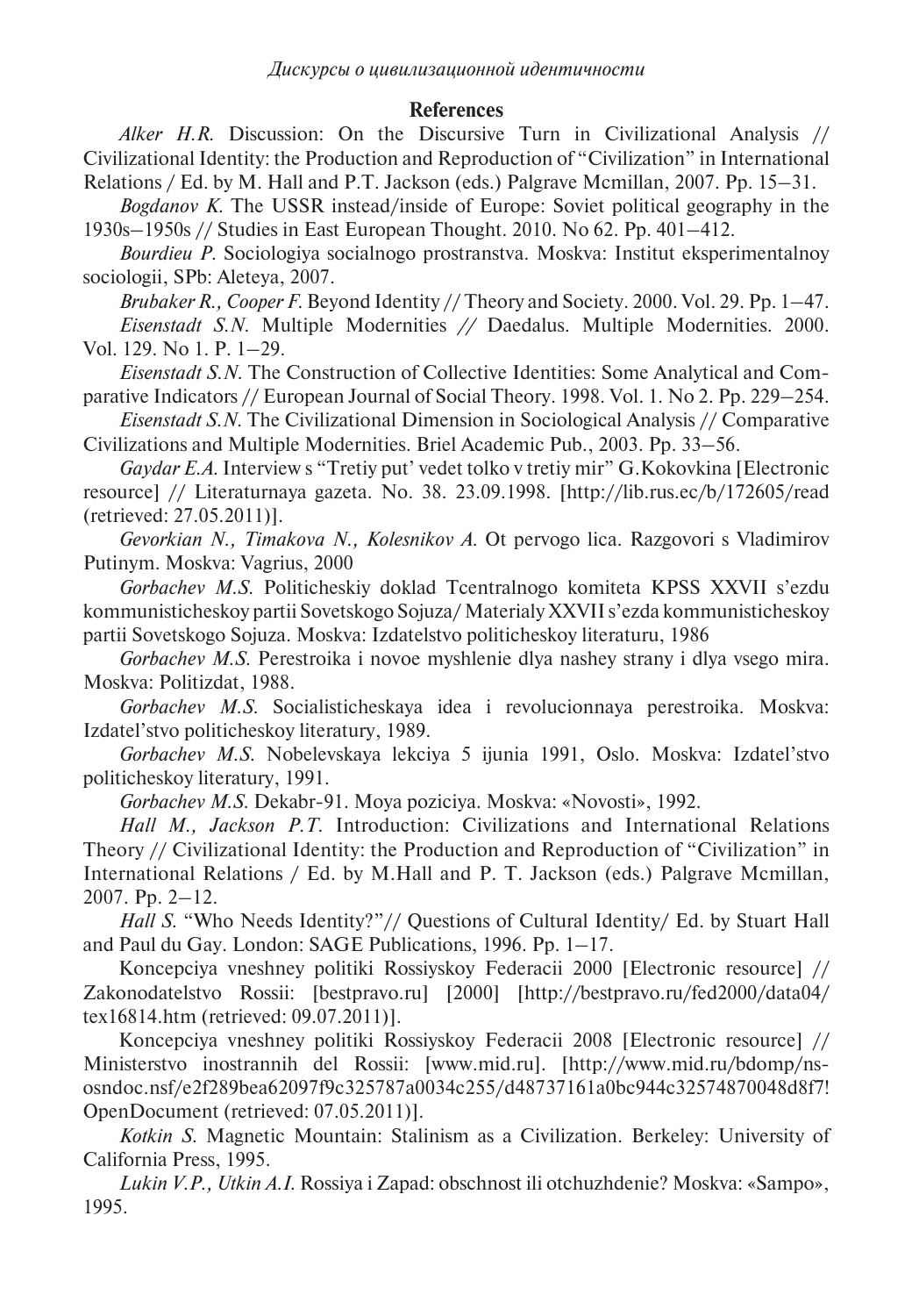*Mazlish B.* Civilization and Its Content. Stanford University Press, 2004.

*McFaul M., Spector R.A.* External Sources and Consequences of the Russia's "Sovereign Democracy" // New Challenges to Democratization / Ed. by Peter Burnell and Richard Youngs. Routledge, 2010. Pp. 116–133.

*Medvedev D.A.* Rossiya, vpered. [Electronic resource] // Prezident Rossii: [http:// kremlin.org]. [2009]. [http://kremlin.ru/news/5413 (retrieved: 04.06.2011)].

*Mole R.* Discursive Identities / Identity Discourses and Political Power // Discursive Constructions of Identity in European Politics / Ed. by Richard C.M. Mole. Palgrave Macmillan, 2007. Pp. 1–21.

*Neumann I.* Ispol'zovanie "Drugogo". Obrazi Vostoka v formirovanii evropeyskih identichnostey. Moskva: Novoe izdatelstvo, 2004.

*Neumann I.* Russia and the Idea of Europe: Identity and International Relations. Routlege, 1996.

*Novikov A.* Ja — rusofob [Electronic resource] // Vek XX i mir, №7. 1991. [http://old. russ.ru/antolog/vek/1991/7/novik.htm (retrieved: 16.06.2011)].

*O'Hagan J.* "The Power and the Passion": Civilizational Identity and Alterity in the Wake of September 11 // Identity and Global Politics: Empirical and Theoretical Elaborations */* Ed. by Patricia M. Goff and Kevin C. Dunn. Palgrave Mcmillan, 2004. Pp. 27–45.

*O'Hagan J.* Discourses of Civilizational Identity // Civilizational Identity: the Production and Reproduction of "Civilization" in International Relations / Ed. by M. Hall and P. T. Jackson. Palgrave Mcmillan, 2007. Pp. 12–31.

Obraschenie k Soverskomu narodu // Pravda. 20.08.1991.

Parizhskaya hartiya dlia novoy Evropy [Electronic resource] // Organization for Security and Cooperation in Europe: [http://www.osce.org] [http://www.osce.org/ru/ mc/39520 (retrieved: 07.07.2011)].

Perviy s'ezd narodnih deputatov RSFSR [Electronic resource] Stenographicheskiy otchet. Tom 1. Moskva: Izdatelstvo Verhovnogo Soveta, 1989 [http://www.agitclub.ru/ vybory/gor89/sten00.htm (retrieved: 20.05.2011)].

*Pipes R.* Osobyj put' dlja Rossii: chto konkretno eto znachit? // Vestnik Evropy. 2001. No 1.

Pismo pisateley Rossii Verhovnomu Sovetu SSSR, Verhovnomu Sovetu RSFSR, delegatam XXVIII S'ezda Kommunisticheskoy partii Sovetskogo Soyuza [1990] [Electronic resource] / O rusophobii // Zavtra. № 46 (259). 17.11.1998 [www. zavtra.ru] [http://www.zavtra.ru/cgi/veil/data/zavtra/98/259/31.html (retrieved: 28.05.2011)].

*Pozdnyakov E.* The Soviet Union: The Problem of Coming Back to European Civilisation // Paradigms. 1991. Vol. 5. 1–2. Pp. 45–57.

Predvybornaya programma partii "Edinaya Rossiya", prinyataya na VIII S'ezde patrii [Electronic resource] / Oficialniy sait partii 'Edinaya Rossiya": [www.edinros.ru]. [2006]. [http://www.edinros.ru/party/program/ (retrieved: 15.06.2011)].

Programma kommunisticheskoy partii Sovetskogo Sojuza/ Materialy XXVII s'ezda kommunisticheskoy partii Sovetskogo Sojuza. Moskva: Izdatelstvo politicheskoy literaturu, 1986.

Programmnoe zajavlenie VII S'ezda partii "Edinaya Rossiya" [Electronic resource]/ Oficialniy sait partii 'Edinaya Rossiya": [www.edinros.ru]. [2006]. [http://www.edinros. ru/party/statement (retrieved: 27.06.2011)].